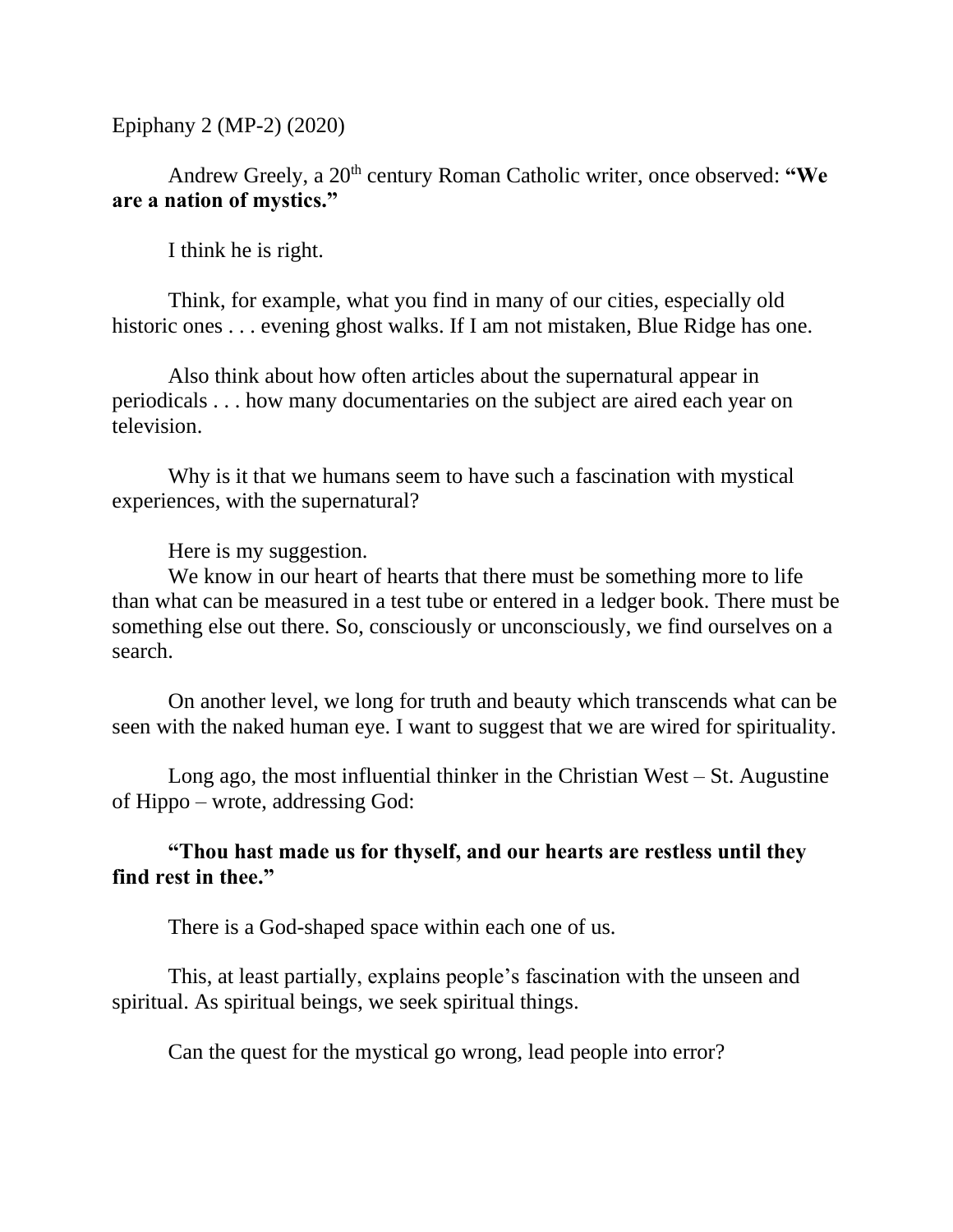Absolutely, I am thinking now of such things as seances, tarot card and Ouija boards. These things are not only unhealthy, but potentially demonic.

At the same time, I am thinking about the interest in Eastern religions that we have seen on the rise in recent times . . . *New Age*, as it is sometimes called.

So, caution is needed in the realm of the spiritual. The admonition found in 1 John 4:1 still holds:

## **"Beloved, believe not every spirit, but try the spirits whether they are of God."**

Always, always put experiences, mystical or otherwise, up against the Scriptures. If they don't measure up, cast them aside**.**

With that said, however, mystical experiences can be vehicles of grace ... can be God-sent and valuable.

If you are looking for an example, look no further than today's New Testament reading. Here, we have St. Mark's account of the Transfiguration, a mystical experience if there ever was one and one that was filled with grace from beginning to end.

What is the 'mystical' anyway?

I like the definition given by evangelist and Christian apologist Bishop Robert Barron. He defines the mystical as:

## **"The experiencing of spiritual things within the ordinary.**

Isn't that we find happening with the inner circle of the Twelve in today's reading?

Jesus remains in His ordinary physical body, yet their eyes are opened to see more?

More than that, there are certain regular and reoccurring symbols that mystics often use to describe their experiences. **Height**, **light** and **hearing a voice** are three.

All can be found in the story of the Transfiguration.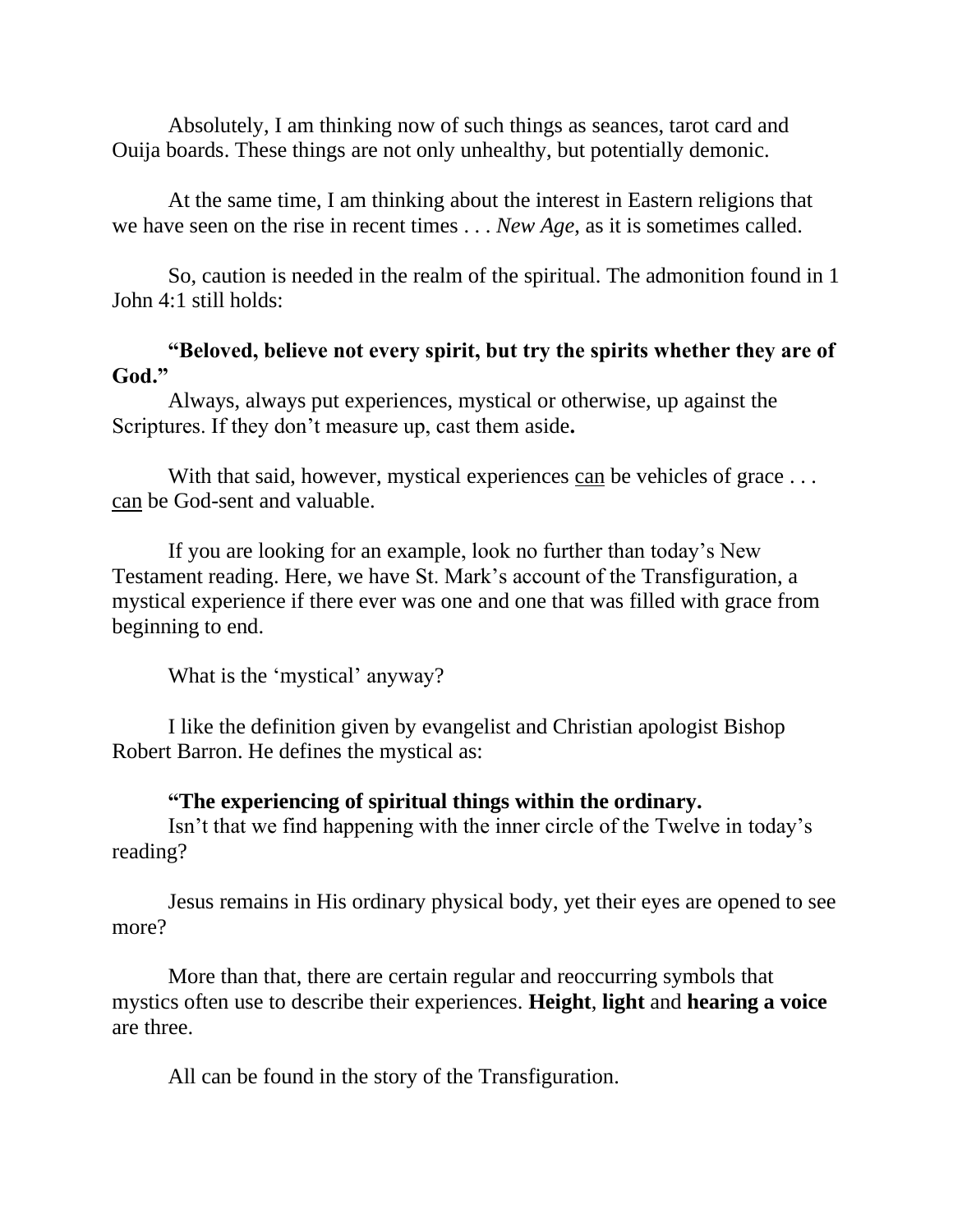**Height.** Where does Jesus take the three disciples? To the top of a mountain.

What happens to there? They see farther than they have ever seen before.

No long is Jesus just their teacher but the One who is greater than Moses and Elijah . . . the who is the *telos* or goal of Israel's long history . . . the One who must be obeyed.

Think of that line in Martin Luther King's speech on the day before he was killed: **"I've been to the mountain top."**

That was the experience of these three disciples. After that, they could never be the same.

Another common and reoccurring symbol used by mystics is **light**.

We find this symbol in the story of the Transfiguration as well. Light emanated from Jesus' face, just as it had in former times from the face of Moses. With light came illumination and clarity for these three disciples.

If I may, I'd like to share two personal experiences involving illumination. Both, by the way, took place while I was driving car. So, if you ever see me barrelling down the roadway with a dazed or dazzled look on my face, get out of the way!

The first was the moment it hit me not only that I should go to theological college and seek ordination but also where the money was going to come from to bring this about. It came in a flash on a certain highway in Jackson, Miss.

The other was the moment I knew I should settle in Blue Ridge and plant a church here. This 'epiphany' took place on Old 76, not long before you cross the dam. I was not living here at the time, just visiting.

In both cases, it was as if a light had come on. In the first, I actually drew a little sun in my day planner on that day. I still have the book and sometime pull it out and look at it.

Maybe you have had similar moments in your life. Don't discount them.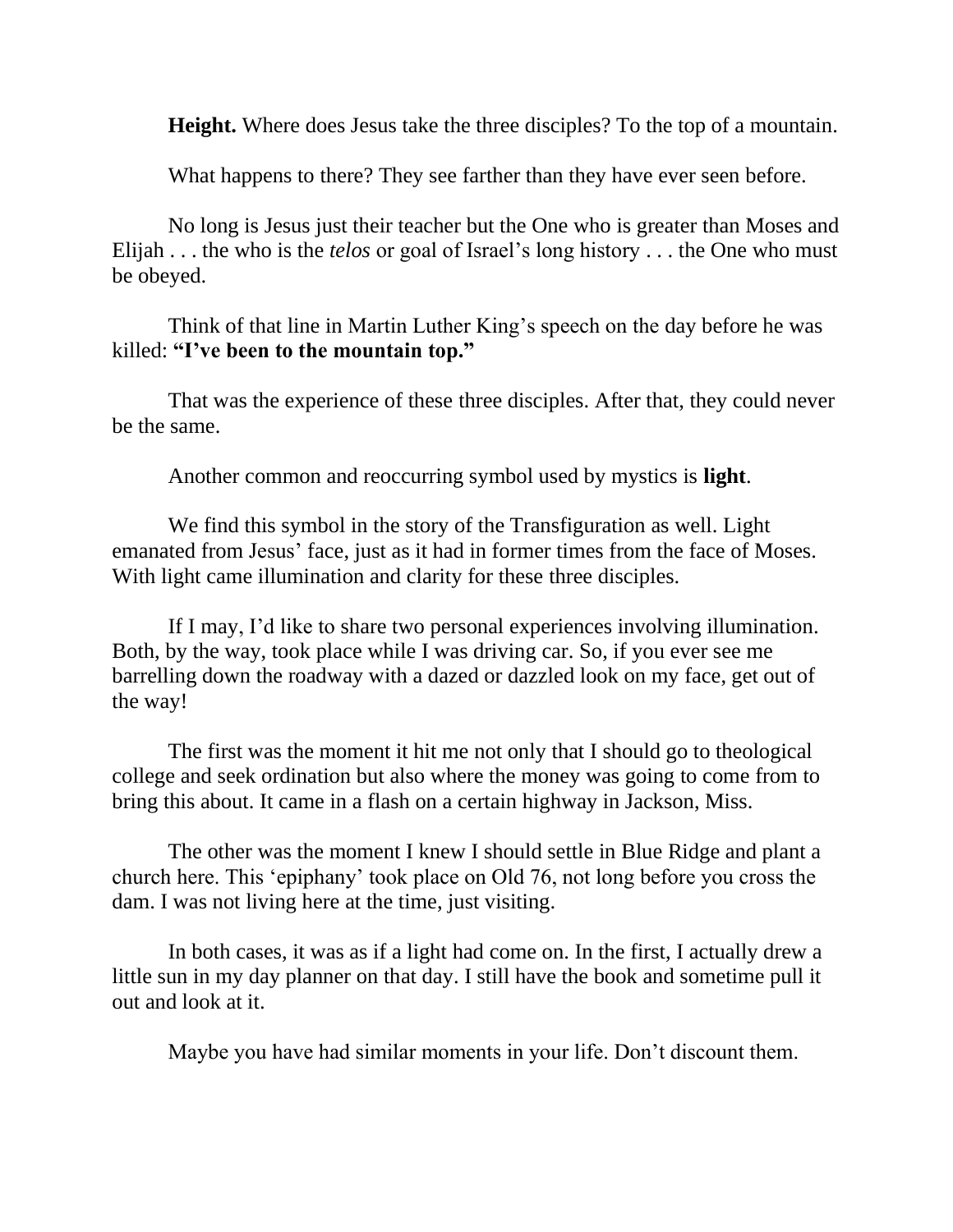I said earlier that mystics often use certain symbols to describe their experiences. We have looked at two common ones, height and light, let's turn now to a third, **hearing a voice**.

Well, this is exactly what happened to Peter, James and John on the Mount of Transfiguration. They got a message from on high. It was: Pay attention to Jesus. Hear Him. A message by the way that still holds for all of Jesus' followers.

What about you? Have you ever had a mystical experience? What was it like?

In all probability, it was *as if* you have been to the top of a mountain . . . *as if* a light had come on . . . *as if* you had heard a voice.

Regardless of the details, I challenge you take that experience down from the mantelpiece, dust it off and look at it afresh. Place it alongside the story we find in today's New Testament reading. Are there any similarities?

Allow God to use that experience to rekindle the flame of excitement for the Gospel in your life.

God does not just love and have a plan for the world *en masse*. He loves and has a plan for *you*, and that is why from time to time He leaves little post-it notes for us to find . . . little post-it note I have called mystical experiences.

Finally, and with this thought I wish to close:

When God reveals His glory, when He grants us a 'mystical experience', when God leaves us one of those little post-it, it is not for our sake alone.

It is certainly not so we can go around bragging that we have had some great spiritual experience and are therefore better and more spiritual than everyone else. No, that is not the way it works.

Glory revealed should translate into glory expressed.

Like Peter, James and John, we must bring that light down with us from the mountain and mirror it to others.

Jesus revealed *to me* should lead to Jesus revealed *in me*.